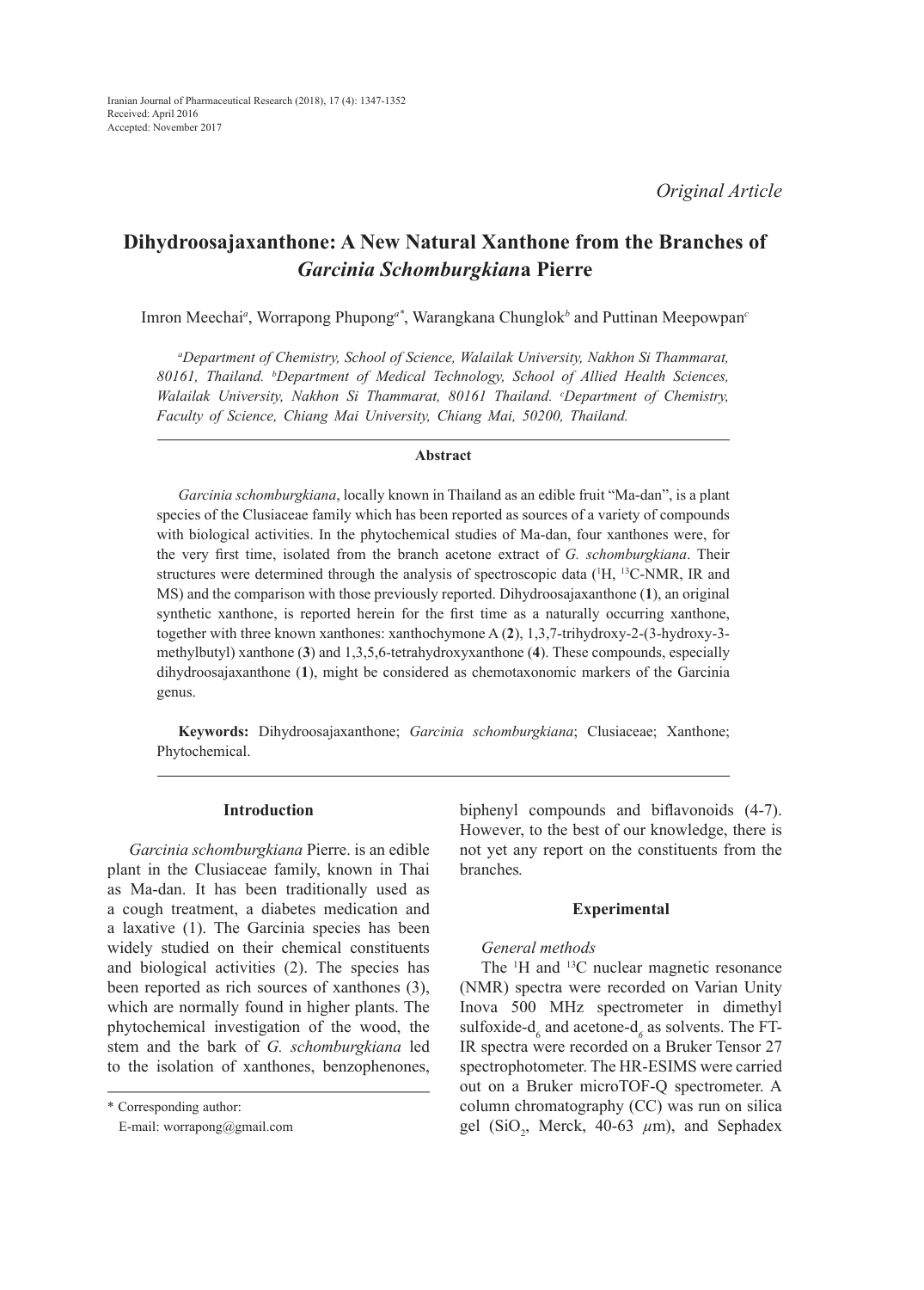



**Figure 1.** The structure of compound **1-4**.

LH-20 (GE Healthcare). The thin-layer chromatography (TLC) analysis was performed on silica gel (SiO<sub>2</sub>, Merck, 60  $F_{254}$ ), visualized under vacuu under the UV light at 254 or 366 nm and stained with the *p*-anisaldehyde solution in 2%  $H_2SO_4/$ EtOH. All solvents, used for extraction and isolation, were distilled at their boiling point ranges prior to use.

### *Plant material*  $1589$  (C+C, aromatic); C19H2O7, HR-ESIMS  $($

In this study, *G. schomburgkiana* branches m this study, O. *schomburgkland* blanches were collected from the Yan Ta Khao district, Trang Province, Thailand and the voucher specimen (GS-001WU) is deposited at the Research Unit of Natural Product Utilization, Walailak University.

# *Extraction and isolation*

The phytochemicals (Figure 1) were isolated from the branches of *G. schomburgkiana*  according to the following protocols*.* The airdried materials (17.5 kg) were macerated two

LH-20 (GE Healthcare). The thin-layer times with acetone (32 L) for 5 days at room temperature. The extracts were concentrated under vacuum to give crude extract  $(400)$ g). The acetone extract (100 g) was then chromatographed on a silica gel column, eluted with a gradient of  $CH_2Cl_2$ : MeOH, to yield isolation, were distilled at their boiling point 12 fractions (A-L). Fraction F (8.72 g) was separated by the column chromatography (silica gel, hexane: EtOAc,  $90:10$  to  $0:100$ ) to obtain 6 sub-fractions (F1-F6). Sub-fraction F3 (3.85 g) was isolated by the column chromatography (silica gel, hexane: EtOAc, 75:25 to 0:100) to provide 5 sub-fractions (F3A-F3E). Compound **1** (9.5 mg) was from the purification of subfraction F3B (851.8 mg) through the sephadex LH-20 column chromatography (MeOH:  $CH_2Cl_2$  50:50). For the isolation of compound **2** and **3**, Fraction H (6.44 g) was partitioned by the column chromatography (silica gel,  $CH_2Cl_2$ : MeOH, 100:0 to 80:20) to afford 8 sub-fractions  $(H1-H8)$ . Sub-fraction H5 (1.49 g) was separated by the sephadex LH-20 column chromatography,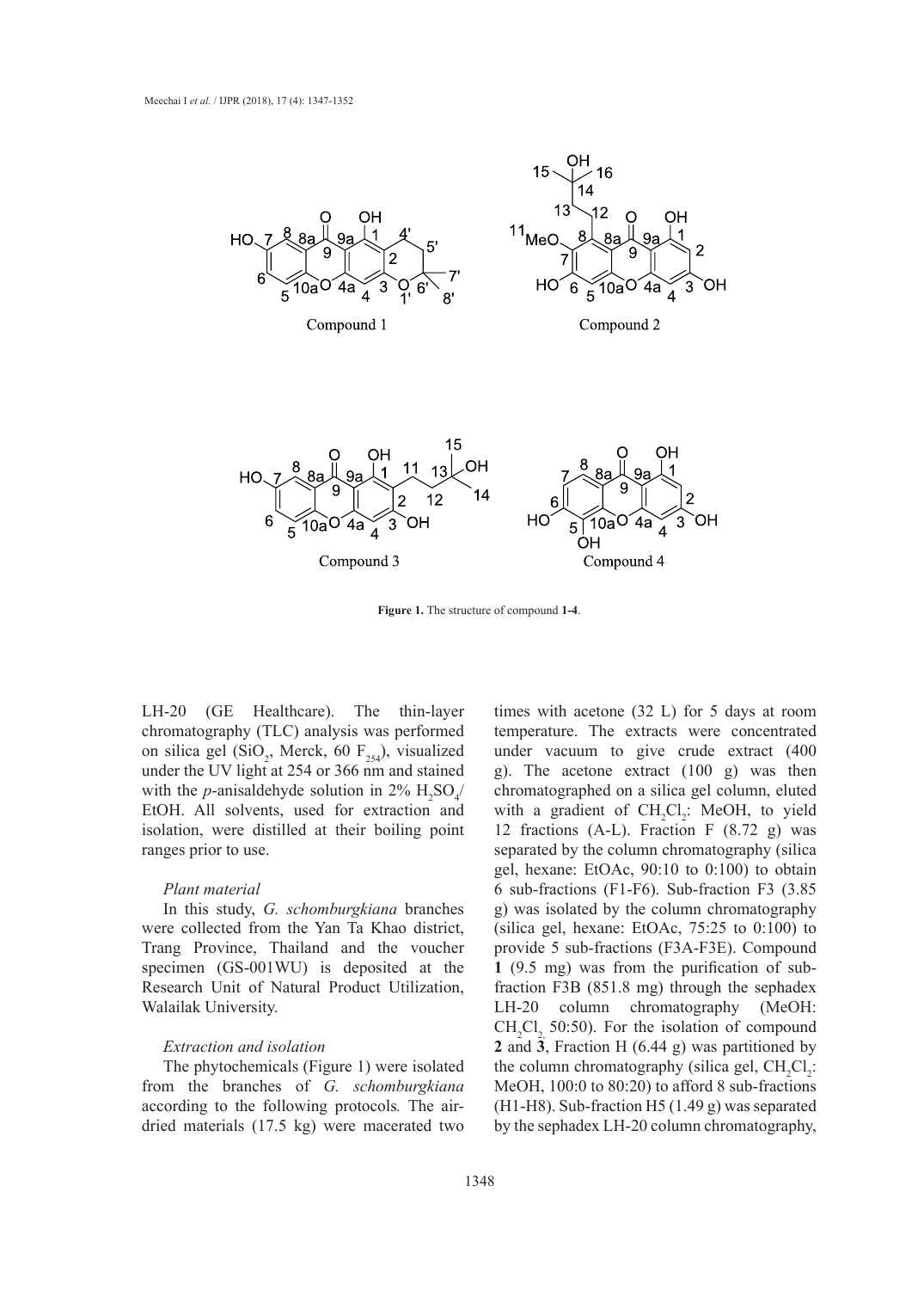| Position       | $\delta_{\rm H}$ (m, J = Hz) | $\delta_{\rm C}$ (m) <sup>a</sup> | <b>HMBC</b>              |
|----------------|------------------------------|-----------------------------------|--------------------------|
| $\mathbf{1}$   |                              | 159.8(s)                          |                          |
| $\sqrt{2}$     |                              | 103.7(s)                          |                          |
| 3              |                              | 161.3(s)                          |                          |
| $\overline{4}$ | 6.35(s)                      | $94.4$ (d)                        | C-2, 3, 4a, 9a           |
| 4a             |                              | 155.1(s)                          | $\overline{\phantom{a}}$ |
| $\sqrt{5}$     | 7.41 (d, 9.0)                | 119.0(d)                          | $C-5, 7$                 |
| 6              | 7.27 (dd, 3.0 and 9.0)       | $124.7$ (d)                       | C-8, 10a                 |
| $\tau$         |                              | 153.9(s)                          |                          |
| $\,$ 8 $\,$    | $7.44$ (d, 3.0)              | $108.1$ (d)                       | C-6, 9, 10a              |
| 8a             |                              | 120.4(s)                          |                          |
| $\overline{9}$ |                              | 180.1(s)                          |                          |
| $9\mathrm{a}$  |                              | 101.9(s)                          |                          |
| 10a            |                              | 149.2(s)                          |                          |
| 4'             | 2.62(t)                      | 15.7(t)                           | C-2, 3, 5', $6'$         |
| 5'             | 1.82(t)                      | 31.0(t)                           | $C-3, 4', 6', 7', 8'$    |
| 6 <sup>2</sup> | $\overline{\phantom{0}}$     | 76.7(s)                           |                          |
| $7^{\circ}$    | 1.32(s)                      | 26.5(q)                           | $C-4$ ', 6', 8'          |
| 8'             | 1.32(s)                      | 26.5(q)                           | $C-4$ ', 6', 7'          |
| $1\text{-OH}$  | 13.25(s)                     |                                   | C-1, 2, 9a               |
| $7-OH$         | 9.94(s)                      |                                   | $C-6, 8$                 |

**Table 1.** <sup>1</sup>H NMR (500 MHz) and <sup>13</sup>C NMR (125 MHz) data of compound **1** in dimethyl sulfoxide-d<sub>6</sub>.

 $M$ ultiplicity was determined by DEPT experiments (s = quaternary, d = methine, t = methylene, q = methyl).

eluted with 50% MeOH in  $CH_2Cl_2$ , to give 12 sub-fractions (H5A-H5L). Sub-fractions H5E (103.1 mg) was further isolated by the column chromatography (silica gel,  $CH_2Cl_2$ : MeOH, 95:5 to 80:20) to afford 5 sub-fractions (H5E1- H5E9). Compound 2 (5.0 mg) and compound **3** (2.8 mg) were obtained by the silica gel column chromatography  $\text{(CH}_2\text{Cl}_2$ : MeOH 95:5) of subfractions H5E (37.6 mg) and sub-fractions H5F (35.7 mg), respectively. To isolate compound **4**, Fraction  $J(26.65 g)$  was separated by the column chromatography (silica gel,  $CH_2Cl_2$ : MeOH, 80:20 to 50:50) to afford 6 sub-fractions (J1-J6). Sub-fractions J2 (1.95 g) was isolated by the sephadex LH-20 column chromatography, eluted with 100% MeOH, to give 10 sub-fractions (J2A-J2J). Sub-fractions J2D (154.9 mg) was further

purified by the column chromatography (silica gel,  $CH_2Cl_2$ : MeOH, 90:10) to afford compound **4** (5.1 mg).

Compound **1**: Needle yellow crystal; IR (neat) *υ*<sub>max</sub> cm<sup>-1</sup>: 3384 (OH, hydroxyl), 1640 (C=O, carbonyl), 1582 (C=C, aromatic);  $C_{18}H_{16}O_5$ , HR-ESIMS [M+Na]+ 335.0894 m/z: (calcd. for  $C_{18}H_{16}O_5$ Na 335.0895); NMR: see Table 1.

Compound **2**: Yellow powder; IR (neat) *υ*<sub>max</sub> cm<sup>-1</sup>: 3389 (OH, hydroxyl), 1647 (C=O, carbonyl), 1589 (C=C, aromatic);  $C_{19}H_{20}O_7$ , HR-ESIMS [M+K]+ 399.0850 m/z: (calcd. for  $C_{19}H_{20}O_7K$  399.0846); NMR: see Table 2.

Compound **3**: Yellow powder; IR (neat) *υ*<sub>max</sub> cm<sup>-1</sup>: 3419 (OH, hydroxyl), 1647 (C=O, carbonyl), 1580 (C=C, aromatic);  $C_{18}H_{18}O_6$ , HR-ESIMS [M+K]+ 369.0741 m/z: (calcd. for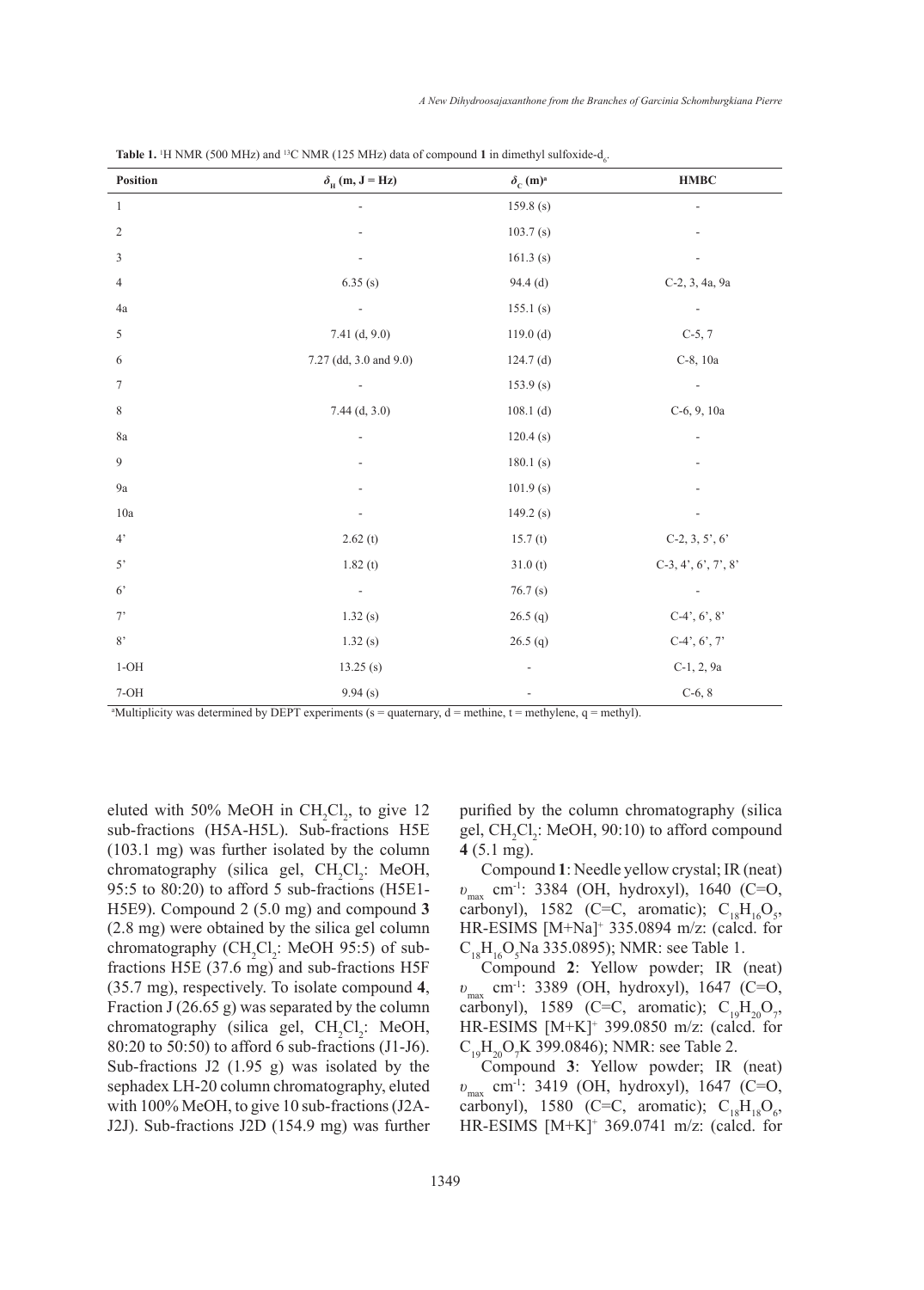| <b>Table 2.</b> <sup>1</sup> H NMR (500 MHz) and <sup>13</sup> C NMR (125 MHz) data of compound 2 in acetone- $d_c$ . |                              |                                   |                     |
|-----------------------------------------------------------------------------------------------------------------------|------------------------------|-----------------------------------|---------------------|
| Position                                                                                                              | $\delta_{\rm H}$ (m, J = Hz) | $\delta_{\rm C}$ (m) <sup>a</sup> | <b>HMBC</b>         |
| $\mathbf{1}$                                                                                                          |                              | 164.8(s)                          |                     |
| $\mathfrak{2}$                                                                                                        | $6.18$ (d, 2.0)              | $98.6$ (d)                        | C-1, 2, 4, 9a       |
| 3                                                                                                                     |                              | 165.9(s)                          | $\blacksquare$      |
| $\overline{4}$                                                                                                        | $6.30$ (d, 2.0)              | 93.77 <sub>(d)</sub>              | C-2, 3, 4a, 9a      |
| 4a                                                                                                                    |                              | 157.6(s)                          |                     |
| 5                                                                                                                     | 6.82(s)                      | $102.5$ (d)                       | C-7, 9, 8a, 10a     |
| 6                                                                                                                     |                              | 156.3(s)                          |                     |
| 7                                                                                                                     |                              | 144.5 $(s)$                       |                     |
| $\,$ 8 $\,$                                                                                                           |                              | 140.0(s)                          |                     |
| $8\mathrm{a}$                                                                                                         |                              | 111.8(s)                          |                     |
| 9                                                                                                                     |                              | 182.7(s)                          |                     |
| $9\mathrm{a}$                                                                                                         |                              | 103.6(s)                          |                     |
| 10a                                                                                                                   |                              | 157.9(s)                          |                     |
| 11                                                                                                                    | 3.84(s)                      | $61.52$ (q)                       | $C-7$               |
| $12\,$                                                                                                                | $3.44$ (m)                   | 23.1(t)                           | C-7, 8a, 13, 14     |
| 13                                                                                                                    | $1.74$ (m)                   | 45.6(t)                           | C-8, 12, 14, 15, 16 |
| 14                                                                                                                    | $\overline{\phantom{a}}$     | 70.0(s)                           | ۰                   |
| 15                                                                                                                    | 1.29(s)                      | 29.3(q)                           | C-13, 14, 16        |
| $16\,$                                                                                                                | 1.29(s)                      | 29.3(q)                           | C-13, 14, 15        |
| $1-OH$                                                                                                                | 13.51(s)                     | $\overline{\phantom{a}}$          | C-1, 2, 9a          |

**Table 2.** <sup>1</sup>H NMR (500 MHz) and <sup>13</sup>C NMR (125 MHz) data of compound 2 in acetone-d<sub>6</sub>

 $M$ ultiplicity was determined by DEPT experiments (s = quaternary, d = methine, t = methylene, q = methyl).

 $C_{18}H_{18}O_6K$  369.0740); NMR: see Table 3.

Compound **4**: Yellow powder; IR (neat) υmax cm-1: 3190 (OH, hydroxyl), 1636 (C=O, carbonyl), 1513 (C=C, aromatic);  $C_{13}H_8O_6$ , HR-ESIMS [M+H]+ 261.0394 m/z: (calcd. for  $C_{13}H_{9}O_{6}$  261.0399); NMR: see Table 4.

### **Results and Discussion**

The phytochemical study led to the first isolation of four known xanthones from the Madan branch acetone extract. Compound **1**, with a molecular formula  $C_{18}H_{16}O_5$  (HR-ESIMS: 335.0894 m/z), showed the IR absorption band for the hydroxyl, carbonyl, and aromatic groups. The 1 H-NMR data exhibited the characteristic of xanthone with signals of chelated hydroxyl proton

at *δ* 13.25 (s, 1-OH) and *δ* 9.94 (s, 7-OH), a trisubstituted aromatic proton with ABX system at  $\delta$  7.44 (d, J = 3.0, H-8),  $\delta$  7.27 (dd, J = 3.0 and 9.0, H-5) and  $\delta$  7.41 (d, J = 9.0, H-6) and one singlet aromatic proton at *δ* 6.35. The characteristic of dihydropyran ring displayed signals at *δ* 2.62 (t, H-4'), *δ* 1.82 (t, H-5'), and *δ* 1.32 (s, H-7' and H-8'). The <sup>13</sup>C-NMR data presented eighteen carbons including one quaternary of carbonyl carbon (*δ* 180.1, C-9), nine quaternary (*δ* 159.8, C-1; *δ* 103.7, C-2; *δ* 161.3, C-3; *δ* 155.1, C-4a; *δ* 153.9, C-7; *δ* 120.4, C-8a; *δ* 101.9, C-9a; *δ*  149.2, C-10a and *δ* 76.7, C-6'), four methine (*δ* 94.4, C-4; *δ* 119.0, C-5; *δ* 124.7, C-6 and *δ*  108.1, C-8), two methylene (*δ* 15.7, C-4' and *δ* 31.0, C-5') and two methyl (*δ* 26.5, C-7' and C-8'). The HMBC correlation of aromatic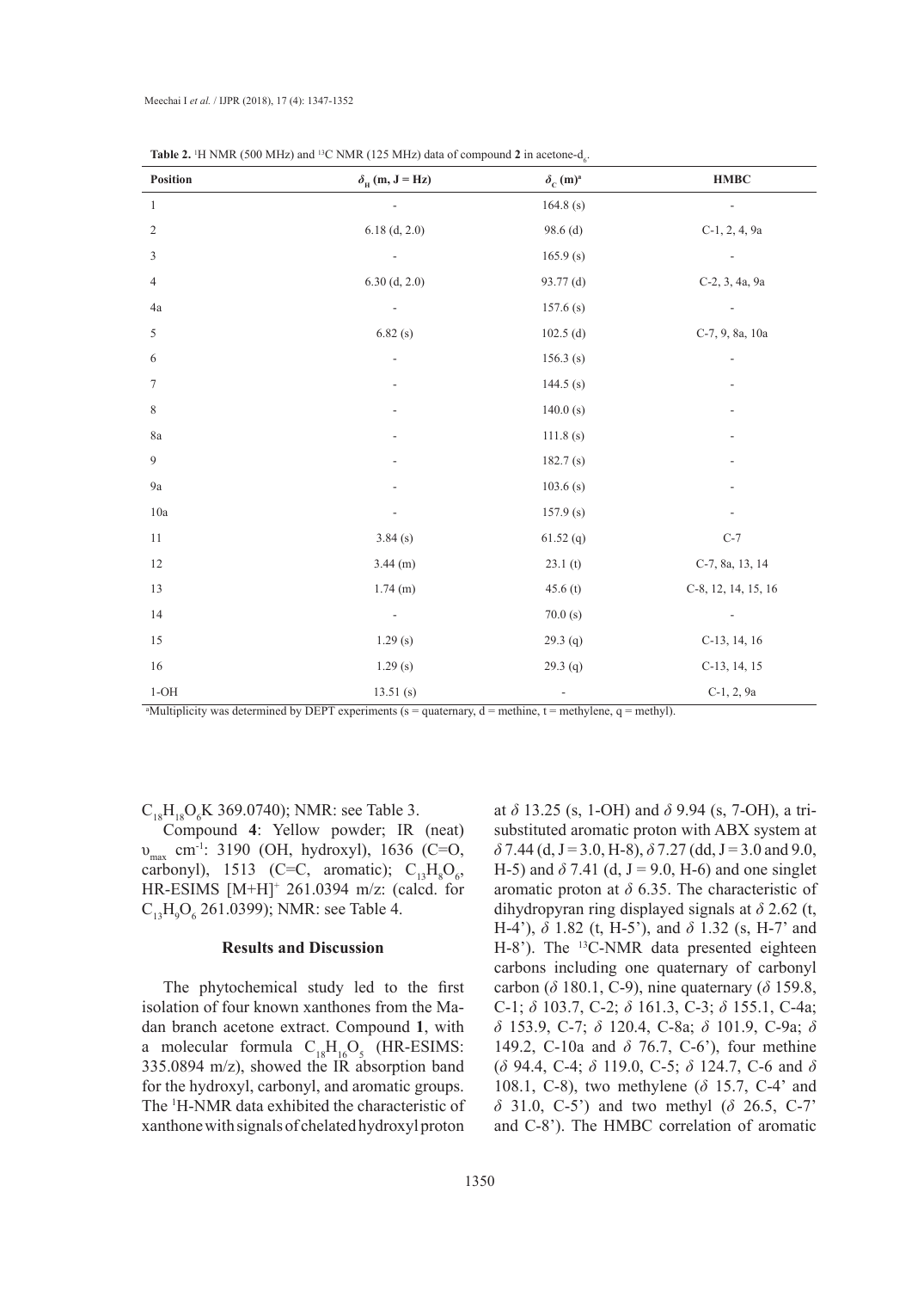| Position       | $\delta_{\rm H}$ (m, J = Hz) | $\delta_{\rm C}$ (m) <sup>a</sup> | <b>HMBC</b>              |
|----------------|------------------------------|-----------------------------------|--------------------------|
| $\mathbf{1}$   |                              | 161.3(s)                          |                          |
| $\overline{2}$ |                              | 112.4(s)                          |                          |
| 3              |                              | 164.6(s)                          |                          |
| $\overline{4}$ | 6.45(s)                      | 94.1(d)                           | C-2, 3, 4a, 9a           |
| 4a             | -                            | 156.7(s)                          |                          |
| $\sqrt{5}$     | 7.40 (d, 9.0)                | $119.6$ (d)                       | C-7, 8a, 10a             |
| 6              | 7.32 (dd, 3.0 and 9.0)       | $124.8$ (d)                       | C-7, 10a                 |
| 7              | $\overline{a}$               | 154.6(s)                          | $\overline{\phantom{a}}$ |
| $\,$ 8 $\,$    | $7.56$ (d, 3.0)              | $109.2$ (d)                       | C-6, 9, 10a              |
| 8a             |                              | 121.8(s)                          |                          |
| 9              |                              | 181.0(s)                          |                          |
| $9\mathrm{a}$  |                              | 103.1(s)                          |                          |
| 10a            |                              | 150.6(s)                          |                          |
| 11             | $2.76$ (m)                   | 17.8(t)                           | $C-1, 2, 3, 12, 13$      |
| 12             | 1.70(m)                      | 43.1(t)                           | C-2, 13, 14, 15          |
| 13             | $\overline{\phantom{m}}$     | 70.5(s)                           |                          |
| 14             | 1.24(s)                      | 29.3(q)                           | C-12, 13, 15             |
| 15             | 1.24(s)                      | 29.3(q)                           | C-12, 13, 14             |
| $1\text{-OH}$  | 13.25(s)                     | $\overline{a}$                    | C-1, 2, 9a               |

| <b>Table 3.</b> <sup>1</sup> H NMR (500 MHz) and <sup>13</sup> C NMR (125 MHz) data of compound 3 in acetone-d <sub>6</sub> |  |  |
|-----------------------------------------------------------------------------------------------------------------------------|--|--|
|-----------------------------------------------------------------------------------------------------------------------------|--|--|

a Multiplicity was determined by DEPT experiments (s = quaternary, d = methine, t = methylene, q = methyl).

| <b>Table 4.</b> <sup>1</sup> H NMR (500 MHz) and <sup>13</sup> C NMR (125 MHz) data of compound 4 in acetone- $d_6$ . |  |
|-----------------------------------------------------------------------------------------------------------------------|--|
|-----------------------------------------------------------------------------------------------------------------------|--|

| Position       | $\delta_{\rm H}$ (m, J = Hz) | $\delta_{\rm C}$ (m) <sup>a</sup> | <b>HMBC</b>    |
|----------------|------------------------------|-----------------------------------|----------------|
| 1              |                              | 164.7(s)                          |                |
| $\overline{2}$ | $6.42$ (d, 1.7)              | 94.6(s)                           | C-3, 4, 4a, 9a |
| 3              | $\overline{\phantom{a}}$     | 165.8(s)                          |                |
| $\overline{4}$ | $6.22$ (d, 1.7)              | 98.7(d)                           | C-2, 3, 4a, 9a |
| 4a             | ٠                            | 158.6(s)                          | -              |
| 5              |                              | 133.2(s)                          |                |
| 6              |                              | 152.2(s)                          |                |
| 7              | $6.96$ (d, 9.0)              | $113.6$ (d)                       | $C-5, 6, 8a$   |
| 8              | $7.60$ (d, 9.0)              | $117.2$ (d)                       | C-6, 9, 10a    |
| 8a             | ۰                            | 114.6(s)                          |                |
| 9              | ٠                            | 181.0(s)                          | -              |
| 9a             | $\overline{\phantom{a}}$     | 103.0(s)                          |                |
| 10a            | ۰                            | 146.8(s)                          | ۰              |
| $1-OH$         | 13.16(s)                     | -                                 | C-1, 2, 9a     |

 $M$ ultiplicity was determined by DEPT experiments (s = quaternary, d = methine, t = methylene, q = methyl).